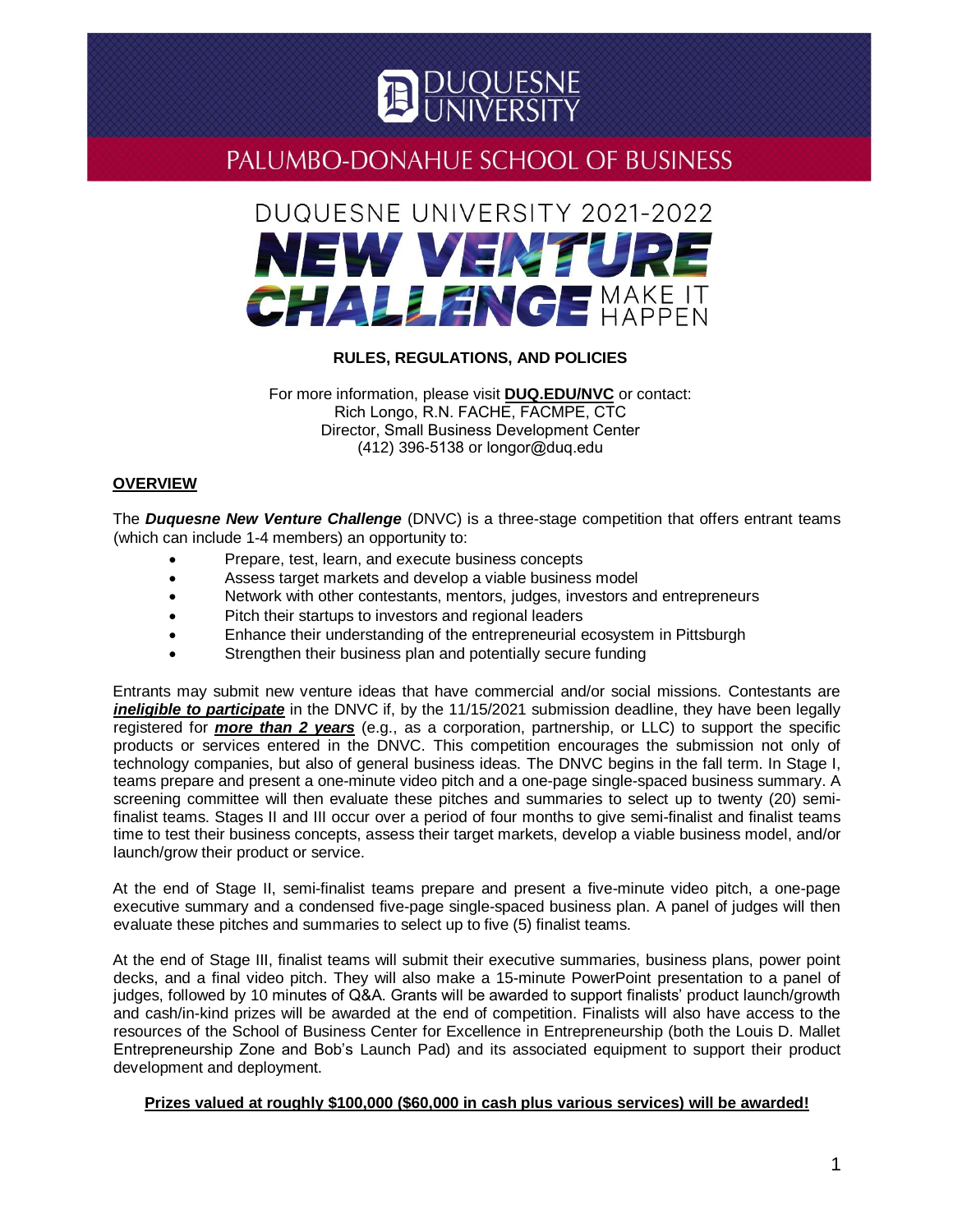

## **TEAM ENTRY ELIGIBILITY AND FORMATION**

- Each entering team will be assessed by the DNVC Competition Committee for compliance with DNVC rules and eligibility requirements.
- While the competition is focused on the greater Pittsburgh region, anyone in the continental United States is encouraged to apply. Please note that travel-related costs (e.g., airfare, lodging, etc.) are not covered by the DNVC.
- At entry, teams may consist of 1-4 members. Teams must designate a leader who will be the primary point of contact with DNVC staff.
- Teams that advance to Stage III *must* include at least one member affiliated with Duquesne University (i.e., a current student, staff member, faculty member and/or a graduate of the University). DNVC staff stand ready to assist and facilitate recruiting team members for contestants advancing to Stage III (a 5-member team is permitted at Stage III if a Duquesne affiliated member must be added to a Stage I entry with 4 members).
- Contestants are *ineligible to participate* in the DNVC if, by the 11/15/21 submission deadline, they have been legally registered for *more than 2 years* (e.g., as a corporation, partnership, or LLC) to support the specific products or services entered in the DNVC. *Teams will be required to certify adherence to this requirement as part of their Stage 1 submission process.*
- Business concepts must not violate any local, state or federal laws, including federal patent, trademark and copyright laws.
- Business concepts must not violate Duquesne University's mission and values. At their sole discretion, the Palumbo-Donahue School of Business and Duquesne University reserves the right to disqualify entrants whose submissions are believed to be contrary to Catholic, Spiritan values.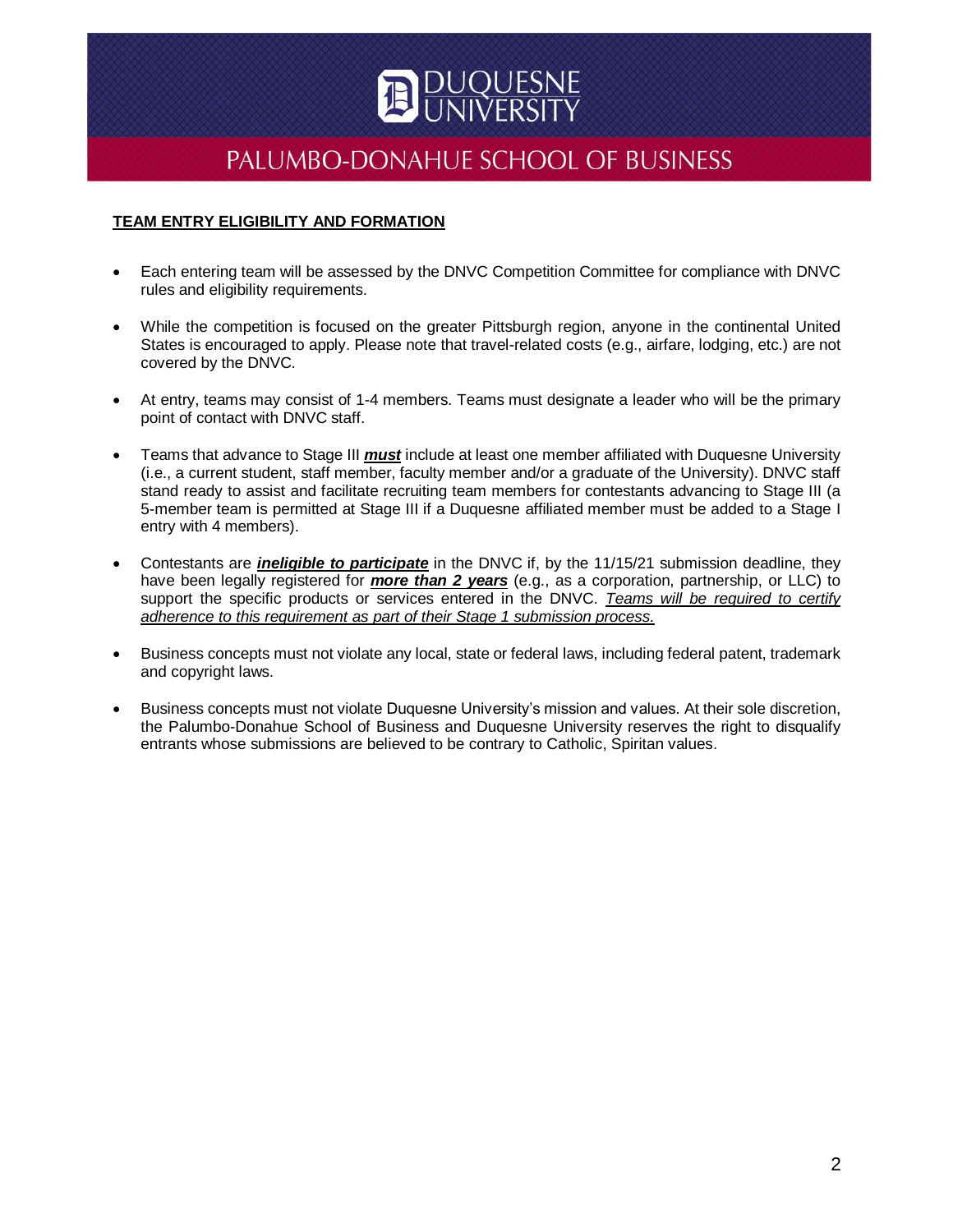

## **STAGE I**

## *Video Pitch + Written Summary Submission*

Each team must submit:

- A 1-page, single-spaced written business summary in PDF format (500-word maximum)
- A 1-minute maximum video presentation (posted via a YouTube URL) *Note: Detailed instructions on how to create and upload a YouTube video can be found [here.](https://www.wikihow.com/Create-Your-Own-YouTube-Video) Rich Longo, Director of the Small Business Development Center, is available to answer questions and/or provide coaching/mentoring at longor@duq.edu.*

## **SUBMIT STAGE I ENTRIES ON [WWW.DUQ.EDU/NVC](http://www.duq.edu/NVC) BY 8AM ON MONDAY, November 15, 2021 (The entry system opens at 8am on 8/30/21)**

Teams' video and written summary content should preferably address:

- 1. Business summary
- 2. Management team
- 3. Problem or opportunity being addressed
- 4. Proposed product/solution
	- o Summarized scope, features, intellectual property position
	- o Potential need for Bob's Launch Pad makerspace equipment (please visit duq.edu/nvc for a list of equipment)
- 5. Target market
	- a. Addressable market size, existing competition or similar solutions
	- b. Differentiation
- 6. Implementation approach
	- a. Target customers
	- b. Sales and marketing strategy
- 7. Business model and financial projections
- 8. Potential exit avenues

#### *Review of Entrant Team Submissions*

Submissions will be reviewed by the DNVC Competition Committee for rule compliance and acceptability by November 18, 2021 for approval to proceed to the screening committee's review.

Eligibility and compliance with DNVC rules are at the sole and absolute discretion of the DNVC Competition Committee and are not appealable.

## *Stage I Cash Prizes: \$5,000*

Cash prizes will be awarded for *Best Video Pitch*, based solely on the quality of the pitch itself:

| 1 <sup>st</sup> Place: | \$2,500 |
|------------------------|---------|
| 2 <sup>nd</sup> Place: | \$1,500 |
| 3rd Place:             | \$1,000 |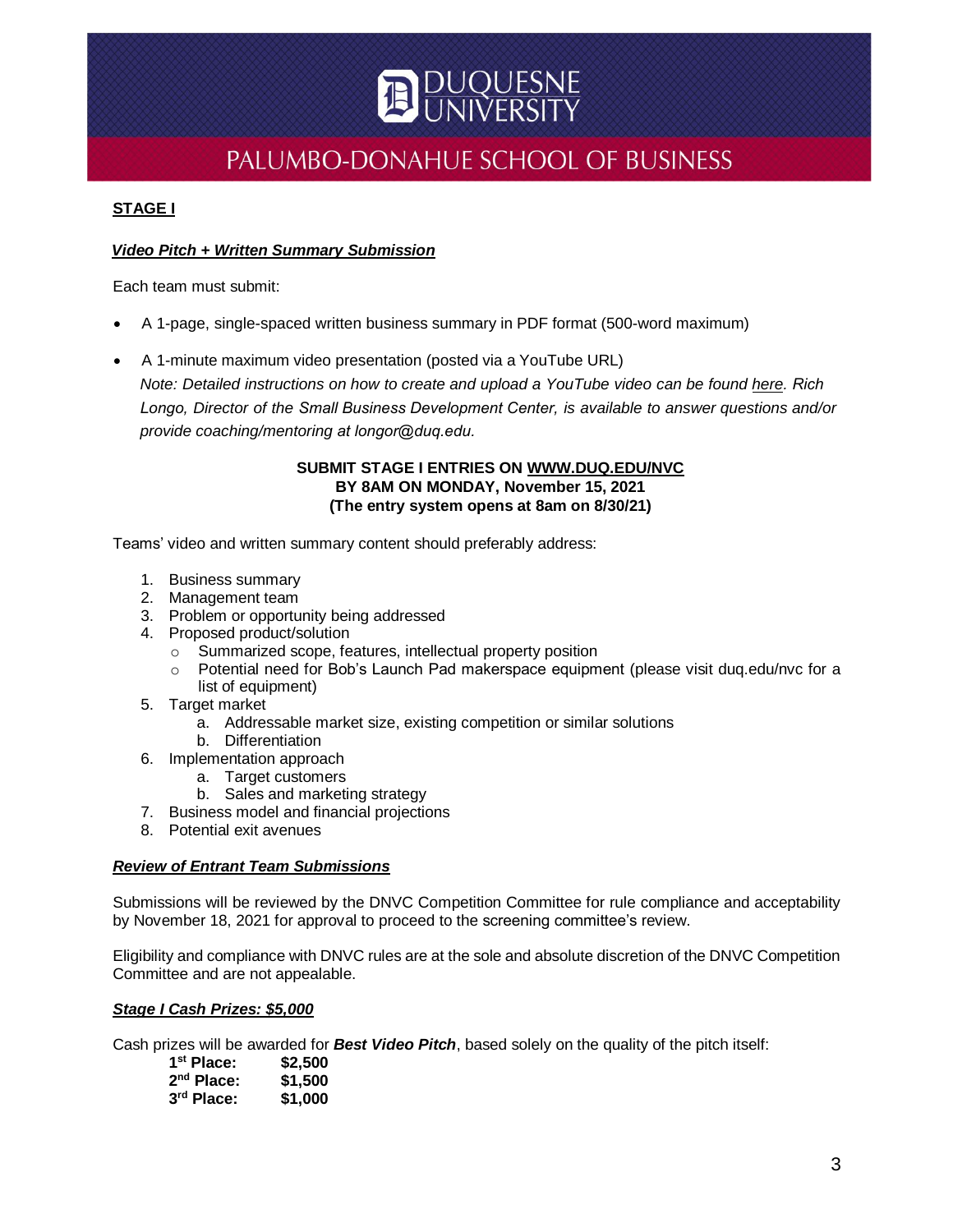## <u>JUQUESNE</u><br>INIVERSITV

## PALUMBO-DONAHUE SCHOOL OF BUSINESS

## **Stage II**

A panel of judges comprised of entrepreneurs, executives, and/or investors will score Stage I teams. Winning a video pitch prize does *not* guarantee teams will advance as semi-finalists.

Up to *twenty teams* will be chosen as semi-finalists to participate in Stage II.

The teams receive free access to **[Palo Alto Software's](https://www.paloalto.com/about-us)** *LivePlan [Business Plan Software](https://www.liveplan.com/?pasc=pas-lp-software-main&utm_medium=referral&utm_source=paloalto.com&utm_content=software&utm_term=lp-learnmore&__hstc=131261584.4d9bde538b3ed9e21863ba593ff01a4b.1556587858677.1558301783605.1560026821412.3&__hssc=131261584.2.1560026821412&__hsfp=2352299496&_ga=2.153889912.1969739362.1560026821-2120879228.1556587859)*. Once named, finalist teams will receive instructions for accessing this highly regarded software. Please contact Rich Longo for more details.

## **STAGE II SEMI-FINALISTS WILL BE NOTIFIED BY FRIDAY, DECEMBER 3, 2021**

## *Stage II Cash Prizes: \$20,000*

Each semi-finalist team that submits materials as outlined below by the deadline will be awarded a cash prize of \$1,000.

## *Semi-Finalist Team Selection Criteria*

- 1. Quality of the management team
- 2. Effectiveness of oral and written communication (presentation, clarity, story-telling)
- 3. Feasibility and potential viability (design thinking criteria for successful ideas)
- 4. Innovativeness of product/service
- 5. Creativity/feasibility of the product idea and target learning
- 6. Potential for scalability and longer-term viability

At the end of Stage II, semi-finalist teams must submit directly to Rich Longo at longor@duq.edu:

- A 1-page, single-spaced written executive summary in PDF format (500-word maximum)
- A 5-page maximum, single-spaced business plan in PDF format
- A 5-minute maximum video pitch (posted via a YouTube URL) *Note: Detailed instructions on how to create and upload a YouTube video can be found [here.](https://www.wikihow.com/Create-Your-Own-YouTube-Video) Rich Longo, Director of the Small Business Development Center, is available to answer questions and/or provide coaching/mentoring longor@duq.edu.*

## **SUBMIT STAGE II ENTRIES BY 8AM ON WEDNESDAY, JANUARY 5, 2022**

*Teams will be notified of Stage II results on or before January 21, 2022. Up to five finalist teams will be announced.*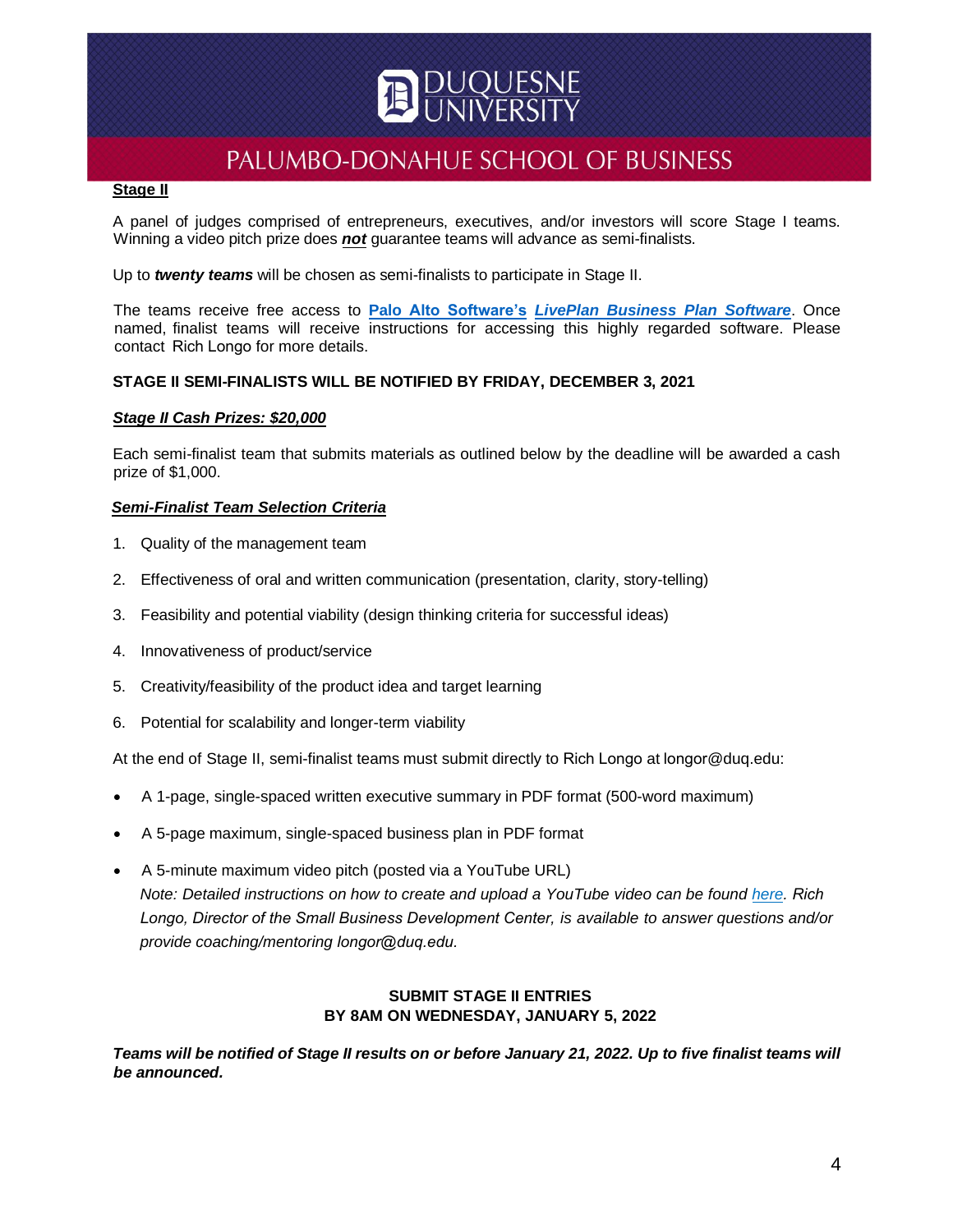# JQUESNE<br>jivepsitv

## PALUMBO-DONAHUE SCHOOL OF BUSINESS

## **STAGE III**

Up to five teams will be chosen as finalists for Stage III. Finalist teams collectively will receive service prizes worth an estimated \$50,000 (some service prizes require finishing 1<sup>st</sup>, 2<sup>nd</sup> or 3<sup>rd</sup>). Specifically, all finalist teams will:

- Receive up to *25 hours* of free access to *[Bob's Launch Pad](https://duq.edu/academics/schools/business/business-centers-and-institutes/center-for-excellence-in-entrepreneurship)* and its equipment during Stage III. This access is provided on request and is subject to availability, restrictions and safety protocols (please see duq.edu/nvc for more information).
- Be assigned an expert mentor who will provide up to *15 hours* of free coaching and advice during Stage III.
- Participate in a private meeting with leaders of the **[BlueTree Allied Angels](https://www.bluetreealliedangels.com/)** investment group to discuss their fundraising strategy and to practice their investor pitch.
- Compete as a finalist in **[TiE Pittsburgh](https://pittsburgh.tie.org/)**'s selection of the chapter's representative to the global **[TiE](https://tieuniversity.org/pitch-competition-2021/) [University Pitch Competition](https://tieuniversity.org/pitch-competition-2021/)**.
- Receive free access to **[Palo Alto Software's](https://www.paloalto.com/about-us)** *LivePlan [Business Plan Software](https://www.liveplan.com/?pasc=pas-lp-software-main&utm_medium=referral&utm_source=paloalto.com&utm_content=software&utm_term=lp-learnmore&__hstc=131261584.4d9bde538b3ed9e21863ba593ff01a4b.1556587858677.1558301783605.1560026821412.3&__hssc=131261584.2.1560026821412&__hsfp=2352299496&_ga=2.153889912.1969739362.1560026821-2120879228.1556587859)*. Once named, finalist teams will receive instructions for accessing this highly regarded software. Please contact Rich Longo for more details.

## *Business Model Development and Product/Service Deployment*

Finalist teams will develop their business model and product/service over Stages II and III (four months). The resources of the Center for Excellence in Entrepreneurship will be available to finalists, including access to *Bob's Launch Pad* and *mentor* support as noted above.

Finalist teams *must* include one team member who is a Duquesne student, faculty, staff member, or alum during Stage III. DNVC staff will assist teams in finding a Duquesne affiliated team member as needed (if a team already has four members but needs to add a Duquesne-affiliated member, then a 5-member team is permitted).

#### *Finalist Submissions and Presentations*

At the end of Stage III, finalist teams must submit directly to Rich Longo at longor@duq.edu:

- A 1-page, single-spaced written business summary in PDF format (500-word maximum)
- A 15-page maximum, single-spaced business plan in PDF format. The use of Palo Alto Software's LivePlan is strongly encouraged.
- A 15-slide maximum Power Point presentation

Finalist teams are also required to make a 15-minute live presentation to a panel of judges followed by 10 minutes of Q&A. The live pitch should not be a rehash of the slide deck, instead the entrepreneurs should demonstrate their product, or do a "looks like" prototype demo, and include perhaps a role play with customers to solidify the value proposition.

*Props and demos are permitted and encouraged during final presentations. Embedded videos are allowed in slide deck presentations, but count against time limits.*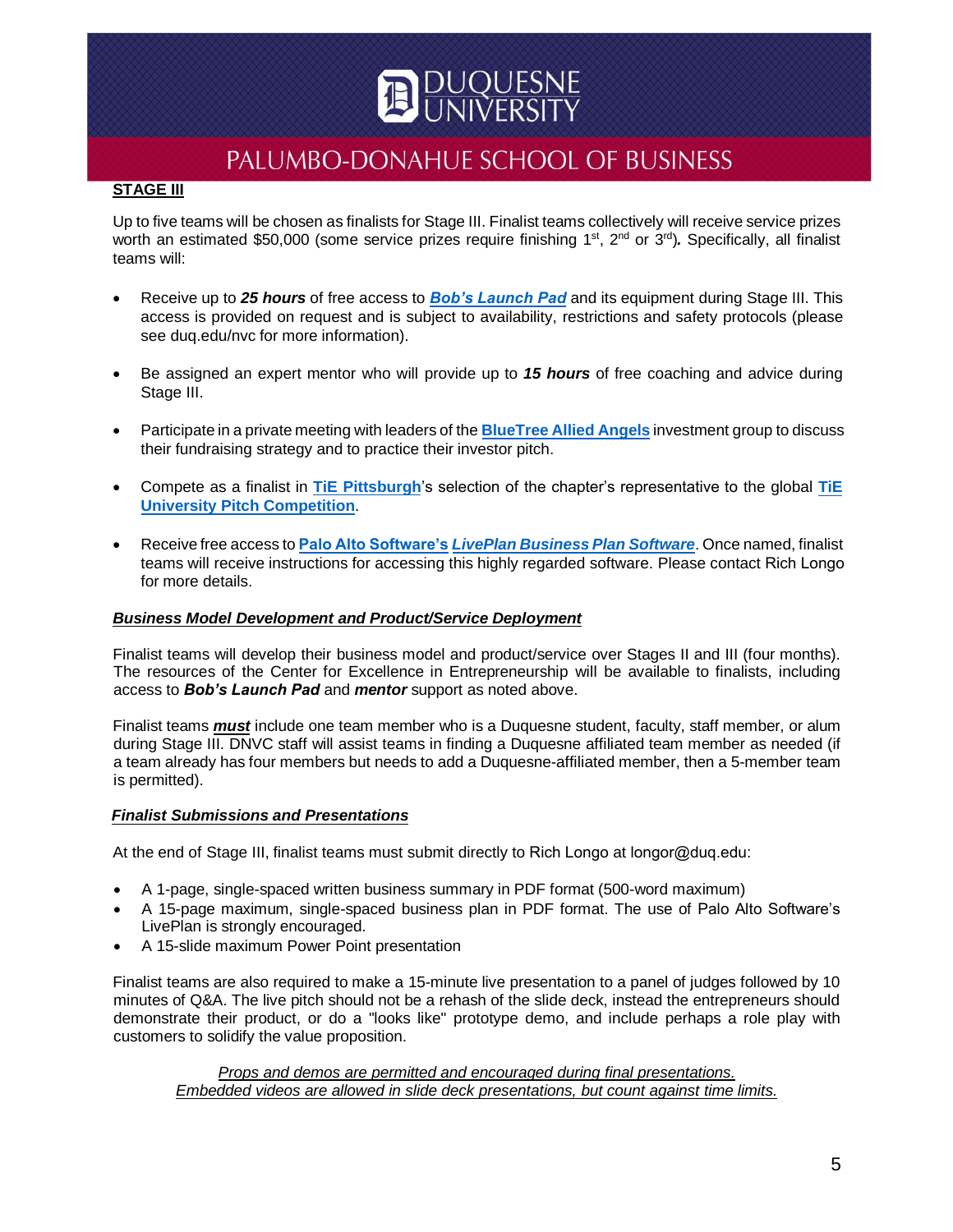It is the intention of the DNVC organizers to hold the final presentations live, at Duquesne University, in front of the DNVC team, judges, and members of the community. However, please note that COVID-19 may necessitate that finalists make synchronous presentations remotely via Zoom instead of in-person.

#### **EXECUTIVE SUMMARY, BUSINESS PLAN AND PRESENTATION SLIDE DECK MUST BE SUBMITTED NO LATER THAN 8AM ON FRIDAY, MARCH 11, 2022 FINALIST PRESENTATIONS WILL BE HELD ON SATURDAY, MARCH 26, 2022, STARTING AT 1:30 PM** *LOCATION: ROCKWELL HALL (ROOM TBD)*

#### *FINALIST TEAMS SHOULD CHECK IN AT LEAST 30 MINUTES BEFORE THEIR SCHEDULED PRESENTATION (DETAILS TO FOLLOW)*

#### *PARKING WILL BE AVAILABLE IN FORBES GARAGE ON CAMPUS (BRING YOUR PARKING TICKET TO CHECK IN FOR VALIDATION)*

### **ALL FINALIST TEAM MEMBERS MUST APPEAR IN PERSON AT STAGE III PRESENTATIONS** *AND* **AT THE AWARDS CEREMONY DURING THE SECOND CENTURY DINNER ON APRIL 6, 2022**

*It is the intention of the DNVC organizers to hold the final presentations live, at Duquesne University, in front of the DNVC team, judges, and members of the community. If in-person presentations are not possible because of COVID-19, then final synchronous presentations will be done remotely via Zoom. Likewise, if the Second Century Dinner cannot be held, then DNVC winners will be announced via a Duquesne University press release.*

#### *Finalist Cash Prizes: \$35,000*

- 1<sup>st</sup> Place \$15,000
- $\bullet$  2<sup>nd</sup> Place \$8,000
- 3<sup>rd</sup> Place \$6,000
- $\bullet$  4<sup>th</sup> Place \$3,000
- $\bullet$  5<sup>th</sup> Place \$3,000

The *top three finalists* will also receive additional service prizes as outlined below.

## *1 st/2nd/3rd Place Finalist Service Prizes*

- Up to *10 hours* of free legal education through the *[Duquesne School of Law](https://duq.edu/academics/schools/law)* in areas related to entrepreneurship. Depending on their specific needs, the top 3 finalists can learn about legal issues common to new ventures (e.g., setting up a legal entity, venture financing and protecting intellectual property).
- Up to *10 hours* of free consulting services from a senior consultant in the *[School of Business](https://www.sbdc.duq.edu/) [Small Business Development Center.](https://www.sbdc.duq.edu/)*
- A meeting with **Palumbo-Donahue [School of Business](https://duq.edu/academics/schools/business)** leaders to discuss the best funding strategy and connect with regional funding sources including banks, economic development agencies, angel investors and angel investor groups, and others.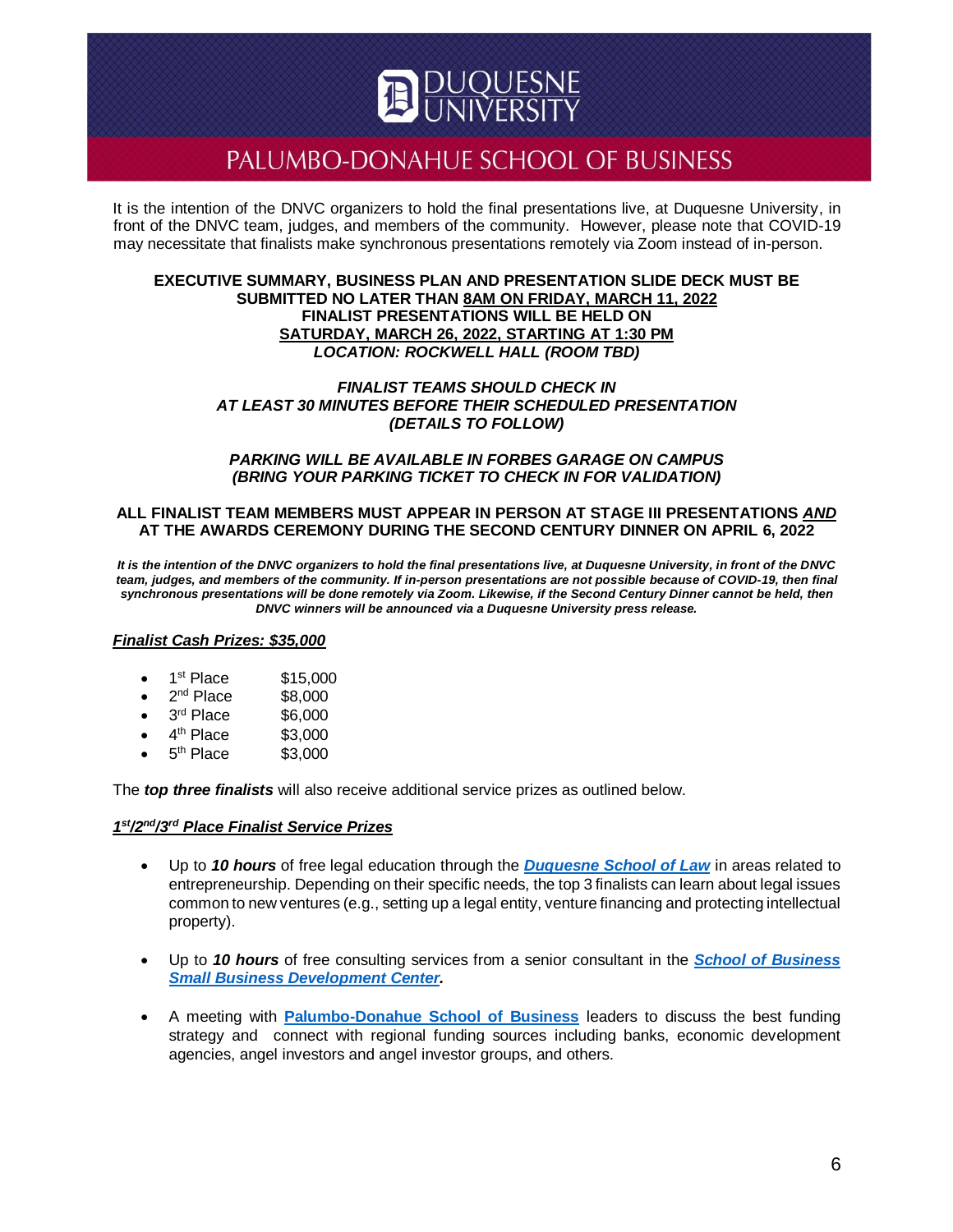

### *Finalist Evaluation Criteria (includes written material and presentation)*

- Strength of the management team
	- o How well did you work together
	- o What is your team dynamic
- Effectiveness of oral and written communication and story telling
	- Demonstrated feasibility, viability, and desirability
		- o Value proposition
		- o Target market**,** direct sales approach/channels
		- o Competitive landscape
- Extent, effort, and learning of the team in getting customer/prospect input o Quantitative/objective results of product deployment and learning
- Creativity in adapting and pivoting
- Potential for scalability and value creation
	- o Additional funding needed
	- o Scale potential and strategy
	- o Exit/value Harvest strategy

## **SUMMARY OF DNVC 2021-2022 DEADLINES AND DATES**

| <b>August 30, 2021</b>   | Team entrant submission system opens at 8AM           |
|--------------------------|-------------------------------------------------------|
| <b>November 15, 2021</b> | Stage I video and entry form submissions due          |
| <b>November 18, 2021</b> | <b>Screening Committee completes review</b>           |
| December 3, 2021         | <b>Teams notified of Stage I results</b>              |
| <b>January 5, 2022</b>   | Stage II video and written materials due              |
| <b>January 20, 2022</b>  | <b>Judging Committee completes review</b>             |
| <b>January 21, 2022</b>  | Up to 5 teams named Stage III finalists               |
| <b>February 5, 2022</b>  | Stage III mentors assigned to finalist teams          |
| March 11, 2022           | <b>Finalist submissions due</b>                       |
| <b>March 26, 2022</b>    | <b>Finalist presentations</b>                         |
| April 6, 2022            | <b>Winners announced at the Second Century Dinner</b> |